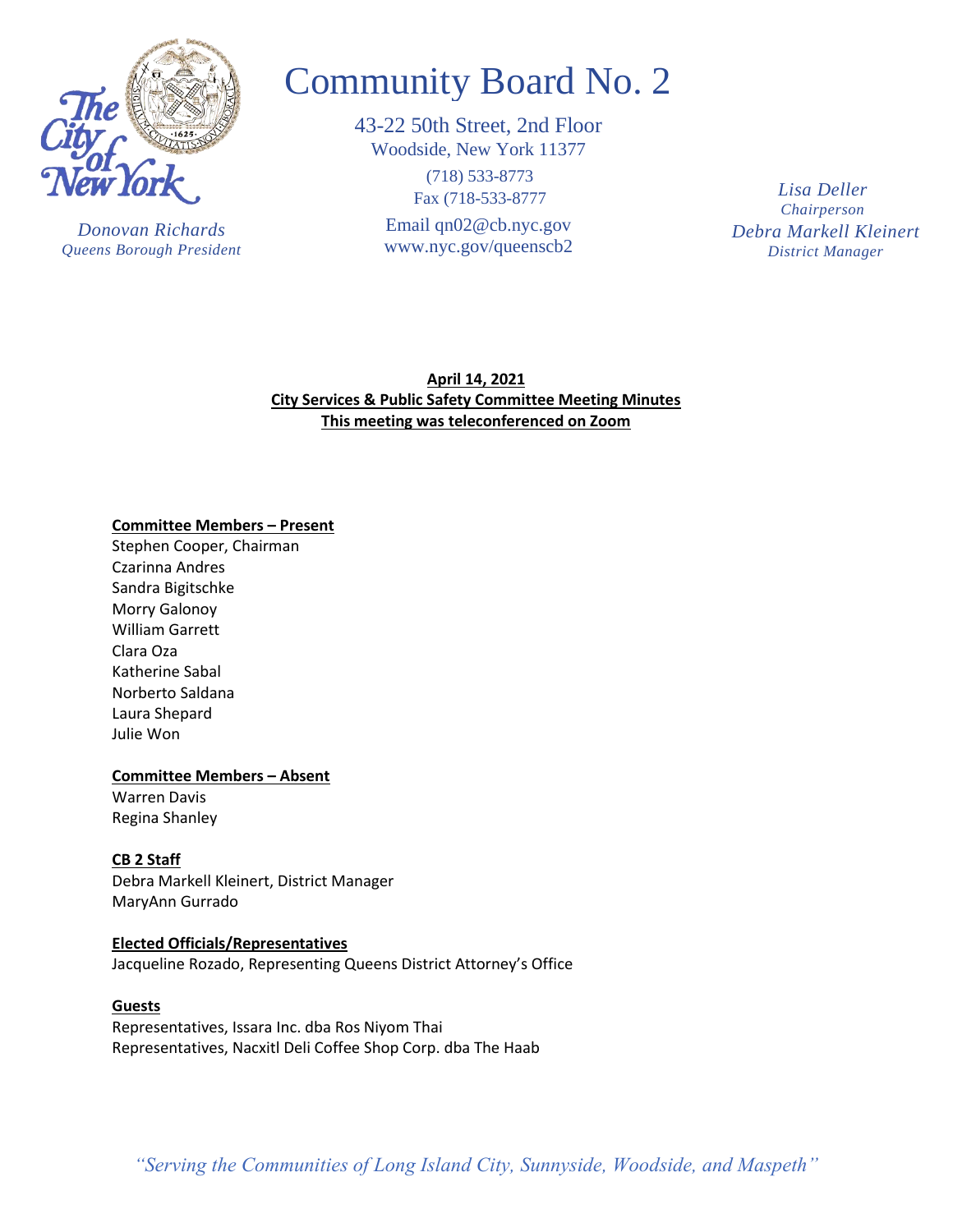Stephen Cooper, Chairman, welcomed everyone to the City Services & Public Safety Committee Meeting, and everyone introduced themselves.

## **Votes**

## **NYS LIQUOR AUTHORITY MATTERS**

## **LIQUOR, WINE, BEER & CIDER LICENSES – NEW APPLICATIONS**

1. Double Zero LIC LLC dba TBD applicant applying for a Liquor, Wine, Beer & Cider License at **43-69**  11<sup>th</sup> Street, LIC, NY (3<sup>RD</sup> Invite)

The applicant did not appear at this meeting. This is their  $3<sup>rd</sup>$  Invite. The SLA will be notified that the City Services & Public Safety Committee recommend that the applicant's license be denied on the basis that they have not responded to any invitations to appear before the Committee. The motion to oppose this application was unanimous.

## **WINE, BEER & CIDER LICENSE APPLICATIONS – NEW APPLICATIONS**

2. Pine Tree 4312 Corp. applicant applying for a Wine, Beer & Cider License at **43-12 50th Street, Woodside, NY** (1<sup>st</sup> Invite)

The applicant was unable to appear at this meeting due to COVID and requested to be reinvited. This is their first invitation. They will be reinvited, and the SLA will be notified.

3. Blue Café Woodside, LLC applicant applying for a Wine Beer & Cider License **at 38-04 61st Street, Woodside, NY** (1<sup>st</sup> Invite)

The applicant did not appear at this meeting. This is their first invitation. They will be reinvited, and the SLA will be notified.

4. Issara Inc. dba Ros Niyom Thai Restaurant applicant applying for a Wine, Beer & Cider License at **10-91 Jackson Avenue, LIC, NY** (1<sup>st</sup> Invite)

The Representatives stated:

- This is a Thai restaurant.
- This is their  $2^{nd}$  location. They already have another Thai restaurant in Astoria located at 29-06 23<sup>rd</sup> Ave. and operating since 2017.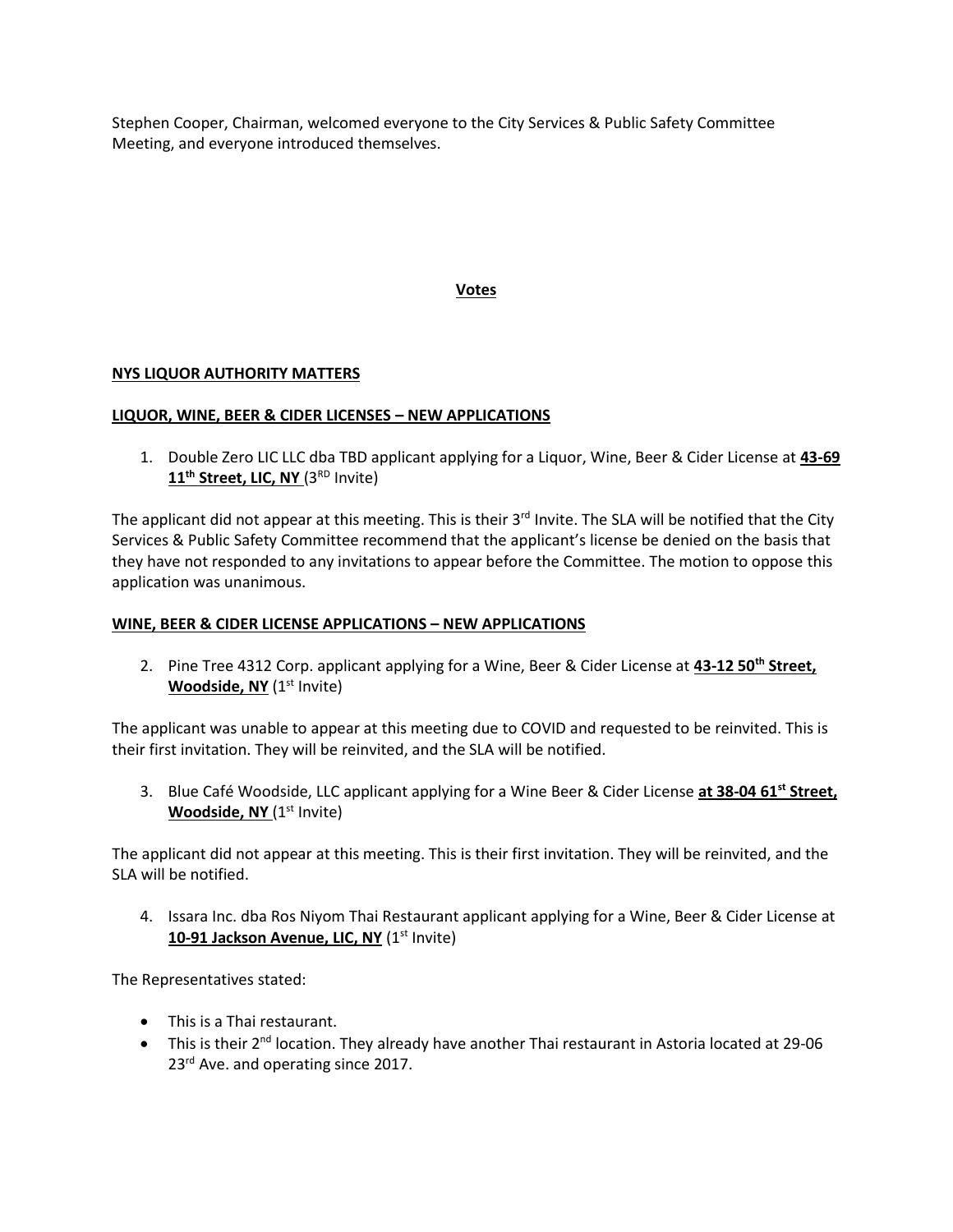• This restaurant will be their second location with the same landlord. The landlord had approached them because his long-term tenant, The Creek and The Cave, left. The landlord asked if they would like to open a second restaurant which will replace the Creek and the Cave.

A floor plan was provided:

- Issara Inc. dba Ros Niyom will be using the first half of the first floor which is adjacent to the office. The restaurant is not using the office space.
- The restaurant will be using the first floor of the establishment which was the restaurant before. When you go downstairs, there is a stairway which leads to the downstairs. They are using the entire 10-91 Jackson Ave. as well as the adjacent 10-89 Jackson Ave. space downstairs so that the establishment opens up wider. That is why the cellar occupancy is 40 versus first floor occupancy of 21 persons, total of 61 persons.
- There is a total of 24 tables, with 48 seats.
- The wider area is the cellar with which the preparation area and the bar, the dining area with the additional rest rooms, and upstairs there is also another rest room.
- The kitchen will be in the rear back.
- Hours of Operation: 11:00am to 11:00pm with the possible extension of an additional hour until closing, maximum to midnight, 7 days a week.
- The restaurant will be managed by the applicant's wife. The couple will be operating both restaurants at the same time.
- They will be applying for a full Liquor License rather than the Wine, Beer and Cider License presently requested, but did not apply for it yet.
- There will be an L-shaped 7 X 9.5 foot bar on the first floor when you enter the establishment. It will have 8 stools.
- There is no rear bar.
- There is an open rear yard, but the establishment will not be expanding and/or using the rear yard for any other use than storage, as yet.
- There will not be live music, background music only.
- The restaurant plans to use 100% outside  $3<sup>rd</sup>$  party delivery service, UBER, GrubHub, etc.

The applicant will be invited back to the May 2021 City Services O& Public Safety Committee Meeting to complete their application.

# **TRANSFERS/ALTERATIONS/RENEWALS/CORPORATE CHANGES/CATERING LICENSES**

5. Nacxitl Deli Coffee Shop Corp. d/b/a The Haab applicant applying for a Corporate Change of a Wine, Beer & Cider License at 47-22 48<sup>th</sup> Avenue, Woodside, NY (1<sup>st</sup> Invite)

The Representatives stated:

- This will be a Corporate Change application.
- The applicant has been in business for over 14 years.
- The one partner now wishes to open his own establishment.
- The second partner will continue maintain the operation himself.